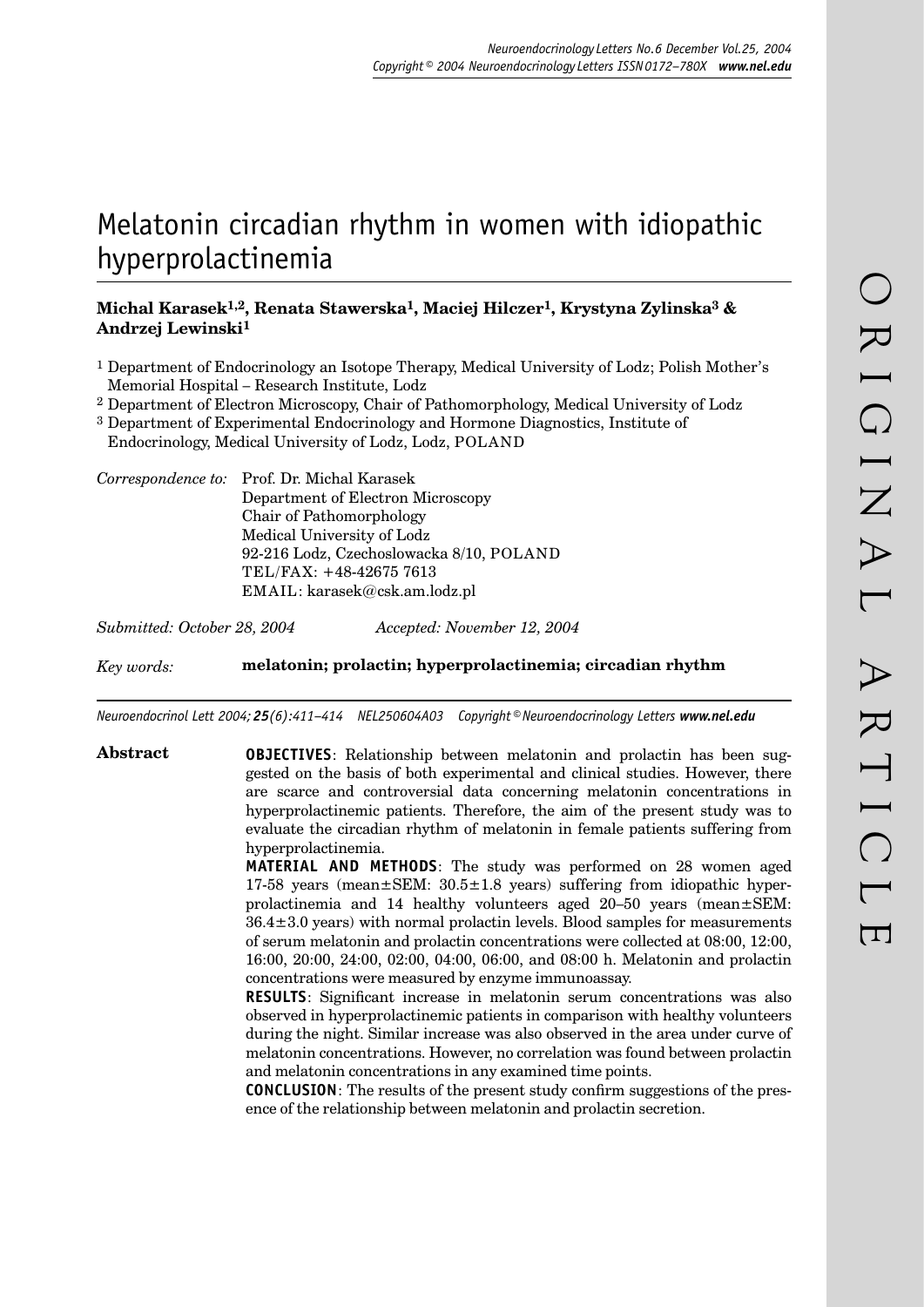#### **Introduction**

Although relationship between melatonin and prolactin [6, 10], and regulatory role of melatonin in prolactin secretion [6, 30] has been suggested on the basis of both experimental and clinical studies, there are scarce and controversial data concerning melatonin concentrations in hyperprolactinemic patients. Therefore, the aim of the present study was to evaluate the circadian rhythm of melatonin in female patients suffering from hyperprolactinemia.

### **Material and Methods**

The study was performed on 28 women aged 17–58 years (mean±SEM: 30.4±1.8 years) suffering from idiopathic hyperprolactinemia and 14 healthy volunteers aged 20–50 years (mean $\pm$ SEM: 36.4 $\pm$ 3.0 years) with normal prolactin levels. All subjects were admitted to the hospital at least 48 hours before the study. One day before and during blood sampling the period of darkness in patients' room lasted from 22:00 to 06:00 h. Blood samples for measurements of serum melatonin and prolactin concentrations were collected at 08:00, 12:00, 16:00, 20:00, 24:00, 02:00, 04:00, 06:00, and 08: 00 h; the nighttime samples were taken under dim red light. All blood samples were allowed to clot for 45 min, serum was removed after centrifugation, and stored at  $-20^{\circ}$ C until assayed. Melatonin and prolactin concentrations were measured by enzyme immunoassay.

The data were statistically analyzed using Mann-Whitney U-test.

The study was approved by the Regional Committee for Studies with Human Subjects. The experimental protocol was explained to each patient, and informed consent was obtained.

#### **Results**

The circadian profiles of prolactin and melatonin as well as area under curve of both hormones are presented in Figures 1 and 2. The concentrations of prolactin in hyperprolactinemic patients were significantly higher in all studied time points in comparison to those of healthy volunteers (Fig. 1A). The area under curve of prolactin levels was also significantly higher in women with hyperprolactinemia (Fig. 1B).

Significant increase in melatonin serum concentrations was also observed in hyperprolacinemic patients in comparison with healthy volunteers during the night (Fig. 2A). Similar increase was also observed in the area under curve of melatonin concentrations (Fig. 2B).

However, no correlation was found between prolactin and melatonin concentrations in any examined time points (data not shown).

#### **Discussion**

The studies on relationship between melatonin and prolactin secretion in humans brought about not uniform results. Prolactin concentrations increased following administration of melatonin in healthy subjects of both sexes [13, 30], as well as after acute administration of very high pharmacological doses (80 or 240 mg) in healthy males [29]. Melatonin administration had a stimulatory effect on prolactin release without affecting the temporal pattern of its pulsatile secretion in normal women [25]. Melatonin also caused a significant upward resetting of the pulsatile pattern in healthy women but not in men [20]. Moreover, melatonin administered during daytime raised prolactin levels to those observed at night [16]. Prolactin concentration increased also in healthy males following administration of melatonin for 4 days [9]. Lissoni et al. [11] demonstrated that prolactin response to melatonin may depend on maturation stage. They shave shown that the rise in prolactin concentrations following melatonin acute injection was observed in pubertal subjects of both sexes (mean age 17 years), whereas no effect was seen in prepubertal ones (mean age 10 years).

Absence of the nocturnal increase in prolactin concentrations has been demonstrated in woman with surgically excised pineal gland who had no nocturnal increase in melatonin [4]. Moreover, melatonin administration caused robust nocturnal peaks in serum prolactin immediately following its ingestion in the male patient who lacked detectable circulating levels of endogenous melatonin [19].

It has been also demonstrated that prolactin response to TRH stimulation was higher 1 hour after oral intake of melatonin in young women in the follicular phase of the menstrual cycle than that observed after placebo [23].

On the other hand, acute administration of melatonin did not influence prolactin secretion in young healthy men [5]. Long-term (two months) treatment with melatonin did not influenced either concentrations or circadian rhythm of prolactin in healthy men [23]. No changes in prolactin concentrations were observed also after six months melatonin treatment in middle-aged and elderly subjects [22]

Bispink et al. [1] observed decrease in both prolactin and melatonin concentrations after bright light at night with subsequent rise after switching off the lights. However, there was a time delay of about 30 min between the melatonin and prolactin decline and rise. On the basis of this study the authors concluded that melatonin is associated with an endogenous circadian component of prolactin secretion. However, although bright light exposure at night caused decline in melatonin levels, no obvious modification in prolactin patters was observed by McIntyre et al. [14] and Touitou et al. [26].

Like in reports of Vaughan et al. [27, 28], in the present study we did not observe correlation between melatonin and prolactin concentrations at any of stud-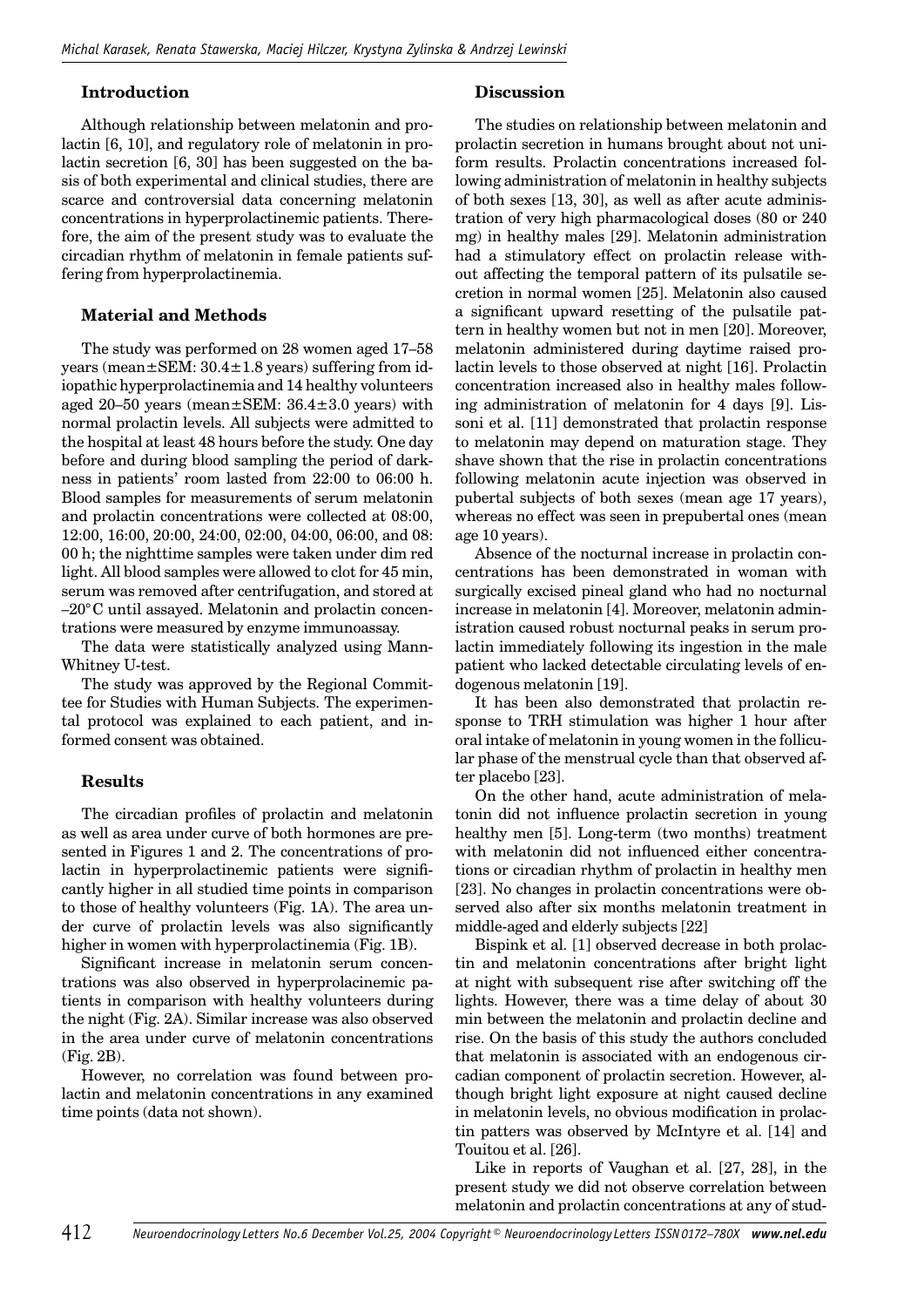

Figure 1. Circadian prolactin profiles (A) and area under curve (B) in healthy individuals and in women with idiopathic hyperprolactinemia; gray area - period of darkness. \*  $p < 0.05$ , \*\*  $p < 0.01$  vs. healthy subjects.



Figure 2. Circadian melatonin profiles (A) and area under curve (B) in healthy individuals and in women with idiopathic hyperprolactinemia; gray area - period of darkness \*\*  $p < 0.01$ , \*\*\*  $p < 0.001$  vs. healthy subjects.

ied time points. However, the existence of such correlation has been found in other studies [7, 10, 21, 31].

Also studies on the melatonin secretion in hyperprolactinemic patients brought about not consistent results. Luboshitzky et al. [12] did not find changes in melatonin concentrations in hyperprolactinemic patients. However, the number of both patients and controls was very small (6 vs. 5, respectively). In our initial, preliminary studies using relatively small number of patients suffering from hyperprolactinemia we were not able to demonstrate significant changes in melatonin concentrations [8] but when in the present study we extended the number of patients, the significant increase in nocturnal melatonin concentrations has been found. Moreover, hyperprolactinemia in Luboshitzky et al. [12] study was caused by pituitary adenoma, whereas in our study patients suffered from idiopathic hyperprolactinemia. Similar to our studies, Okatani et al. [17] demonstrated significantly higher nocturnal melatonin levels in 9 hyperprolactinemic women in comparison with 5 healthy subjects. Moreover, the authors observed that administration of 5 mg of melatonin in healthy women resulted in a rapid and prominent prolactin release, similar to that observed at nighttime in patients with hyperprolactinemia [17]. Also, nocturnal urine 6-sulfatoxymelatonin concentrations were significantly higher in patients with hyperprolactinemia compared to their age-matched healthy individuals  $[2, 3]$ .

The results of the present study confirm suggestions of the presence of the relationship between melatonin and prolactin secretion. The most data accumulated indicate that melatonin may modify se